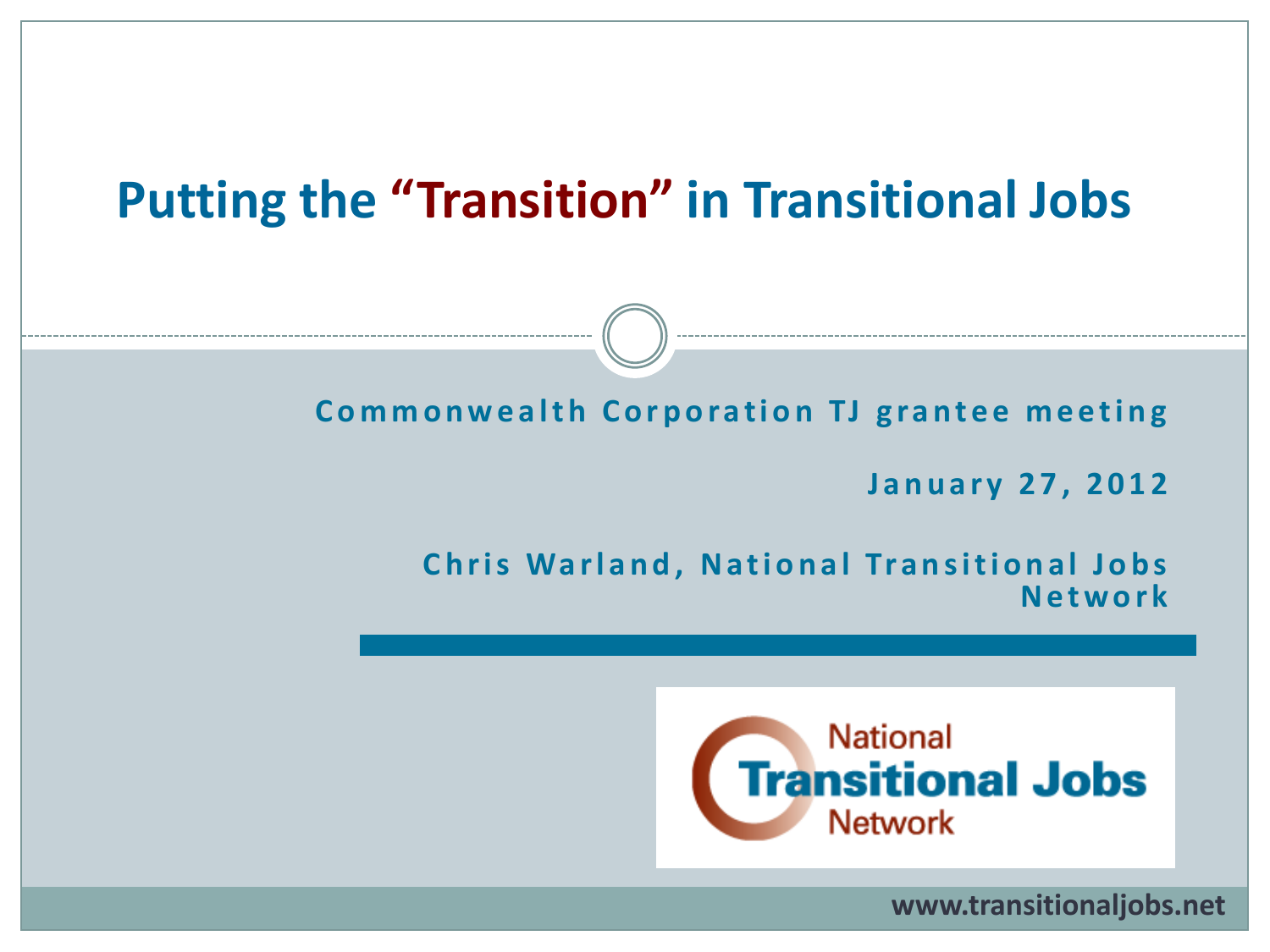# **Defining Transitional Jobs**

Transitional Jobs (TJ) is a workforce strategy designed to overcome employment obstacles by using *time-limited, wage-paying jobs that combine real work, skill development, and supportive services,* to transition participants successfully into the labor market.

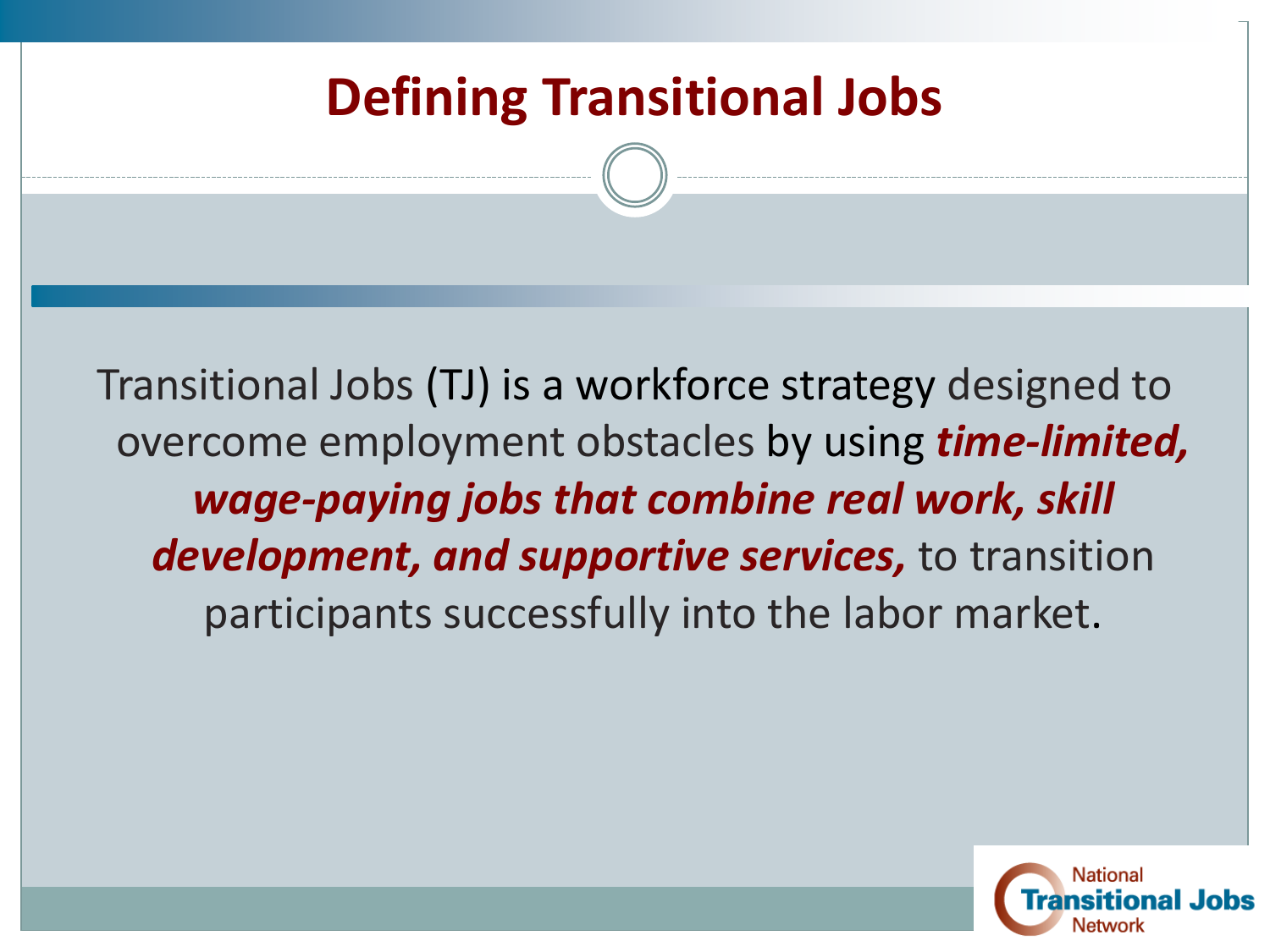# **Transitional Jobs Core Program Elements**

- Orientation & Assessment
- Job Readiness/Life Skills Classes
- Case Management Support
- *Transitional Job - Real Work Experience*
- Unsubsidized Job Placement & Retention
- Linkages to Education and Training

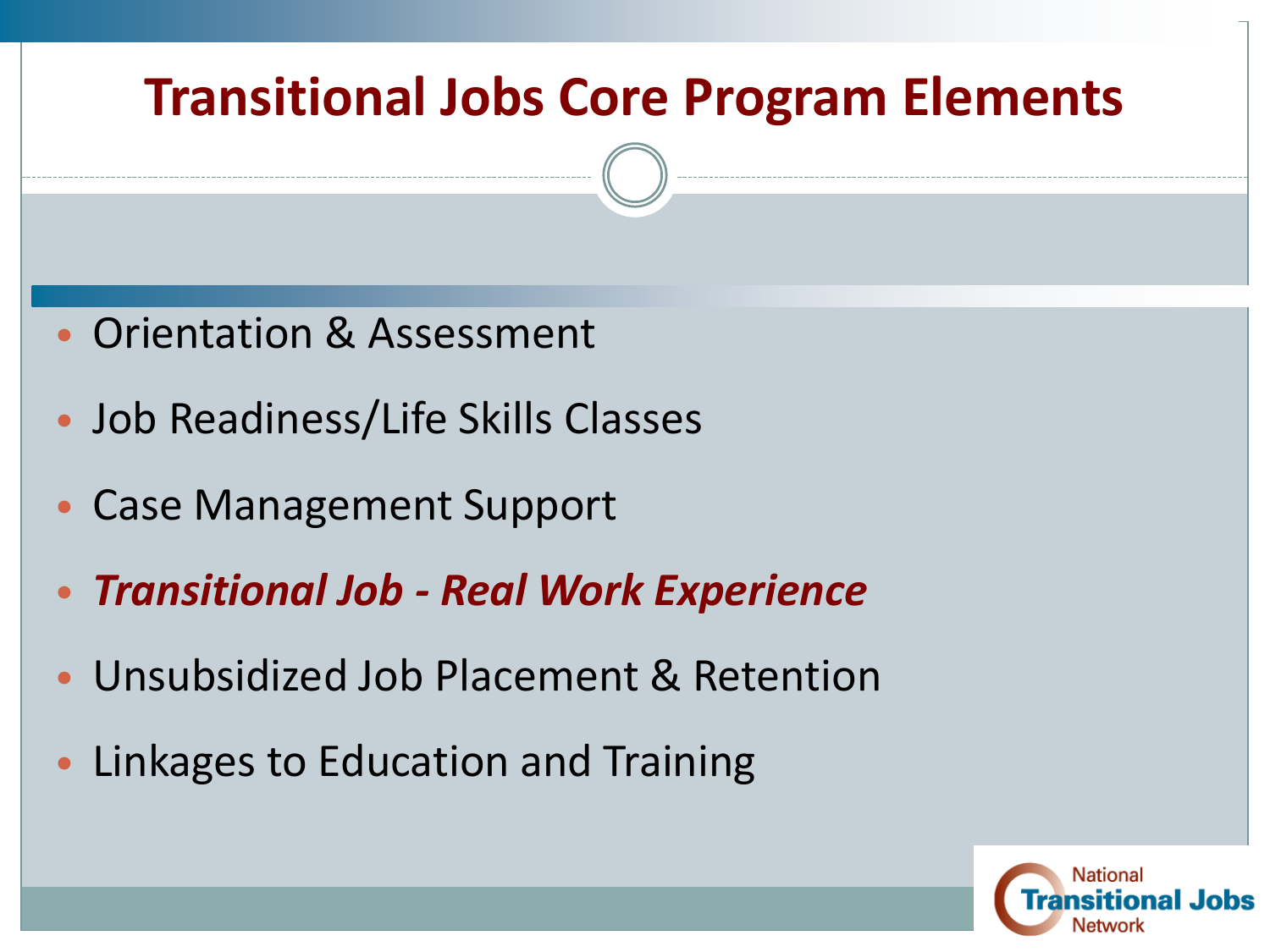# **The Goals of Transitional Jobs**

- Stabilizing individuals and families with earned income
- Learning the expectations of the workplace experientially
- Building a work history and references
- Accessing incentives like the Earned Income Tax Credit
- Gaining skills and experience to transition into unsubsidized employment

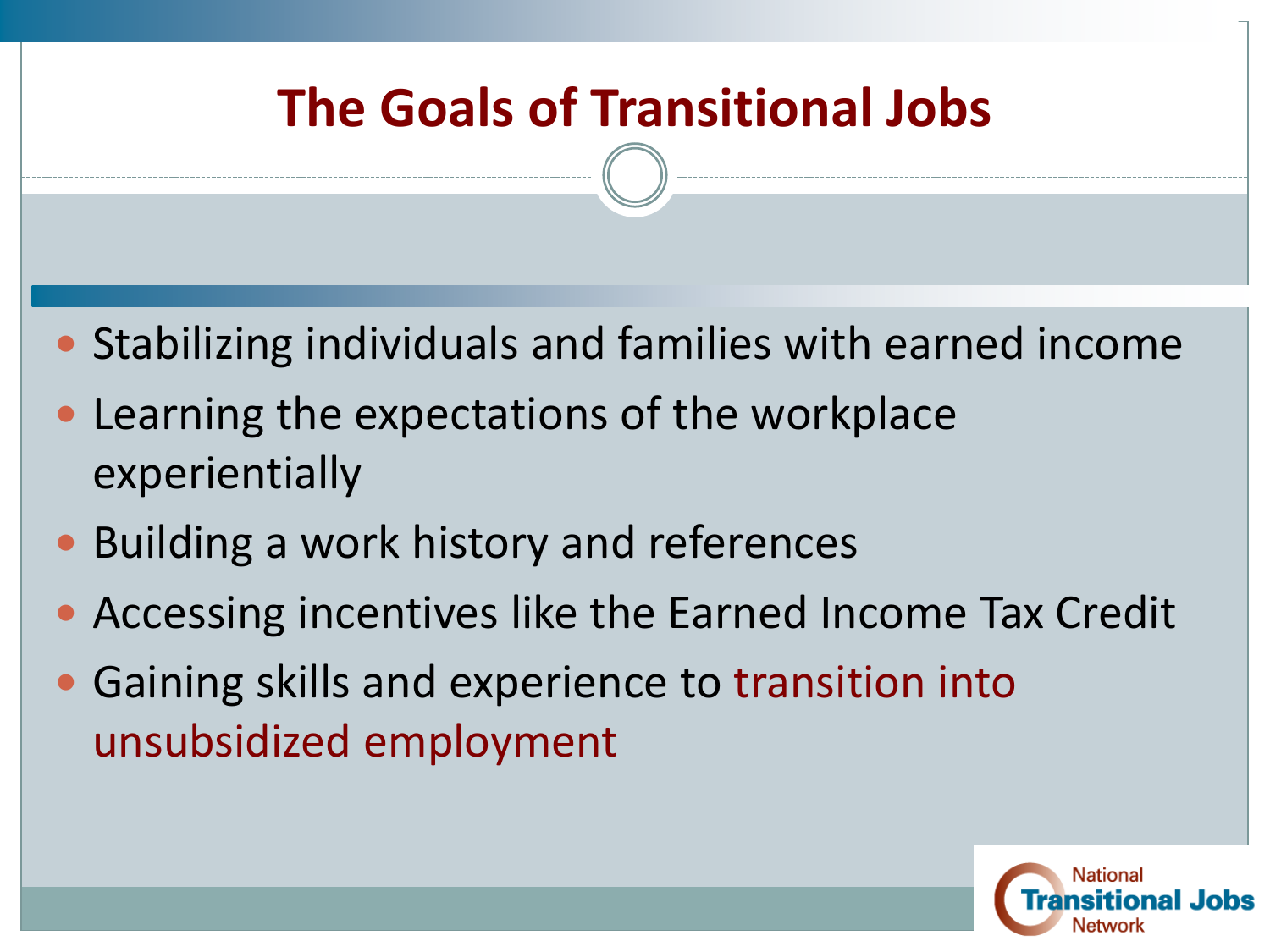# **Successful Transitions to Unsubsidized Jobs**

### **• Preparing participants**

 Giving participants the skills and experiences they need to succeed in the competitive labor market

## • Educating employers

 Helping employers understand the goals of Transitional Jobs and how it can help their business

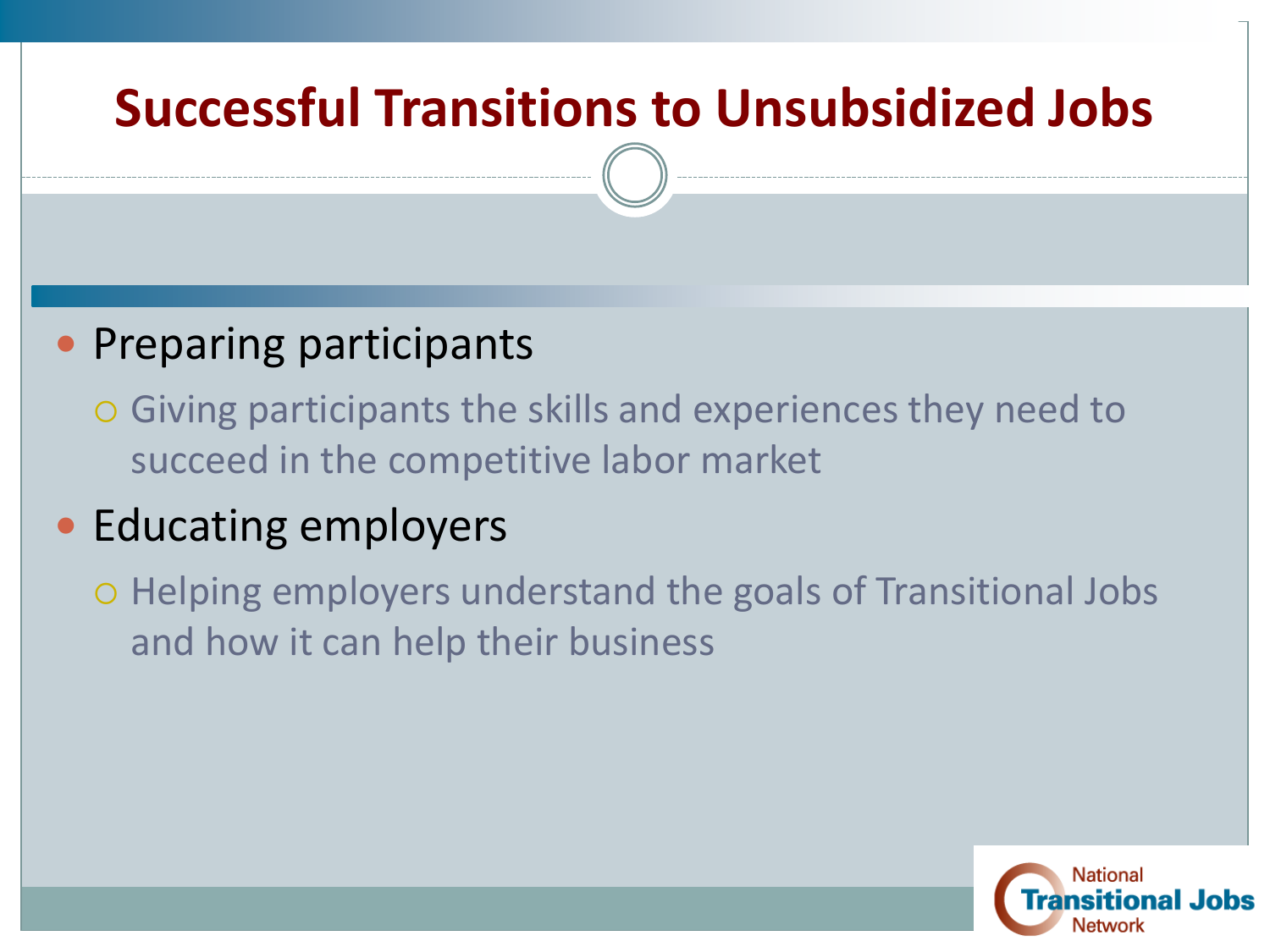### Employment Effects; MDRC Enhanced Services for the Hard to Employ

Presented by Dan Bloom, APAMM Conference November 2008

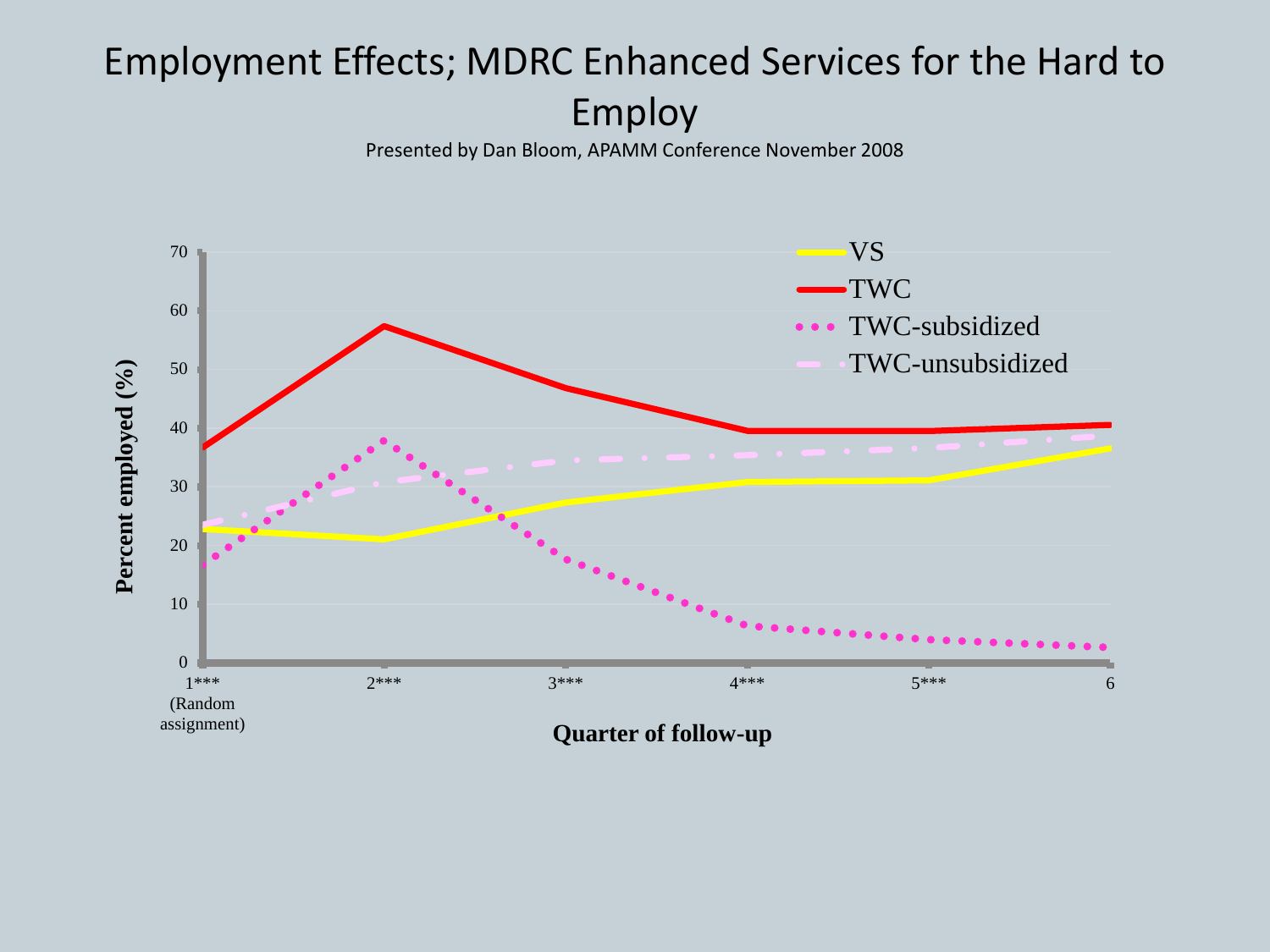### **Preparing Participants: Work-Readiness & Skills Training**

### Work-readiness training--Consecutive or Concurrent?

- Scattered-site programs typically provide job-readiness training up-front
- In-house programs have flexibility to offer job-readiness training concurrently with TJ

## Opportunities for contextualization

- o In the Transitional Jobs strategy, the workplace is a learning environment
- By combining TJ and contextualized instruction, the workplace illustrates and reinforces the lessons of the classroom, as well as vice-versa

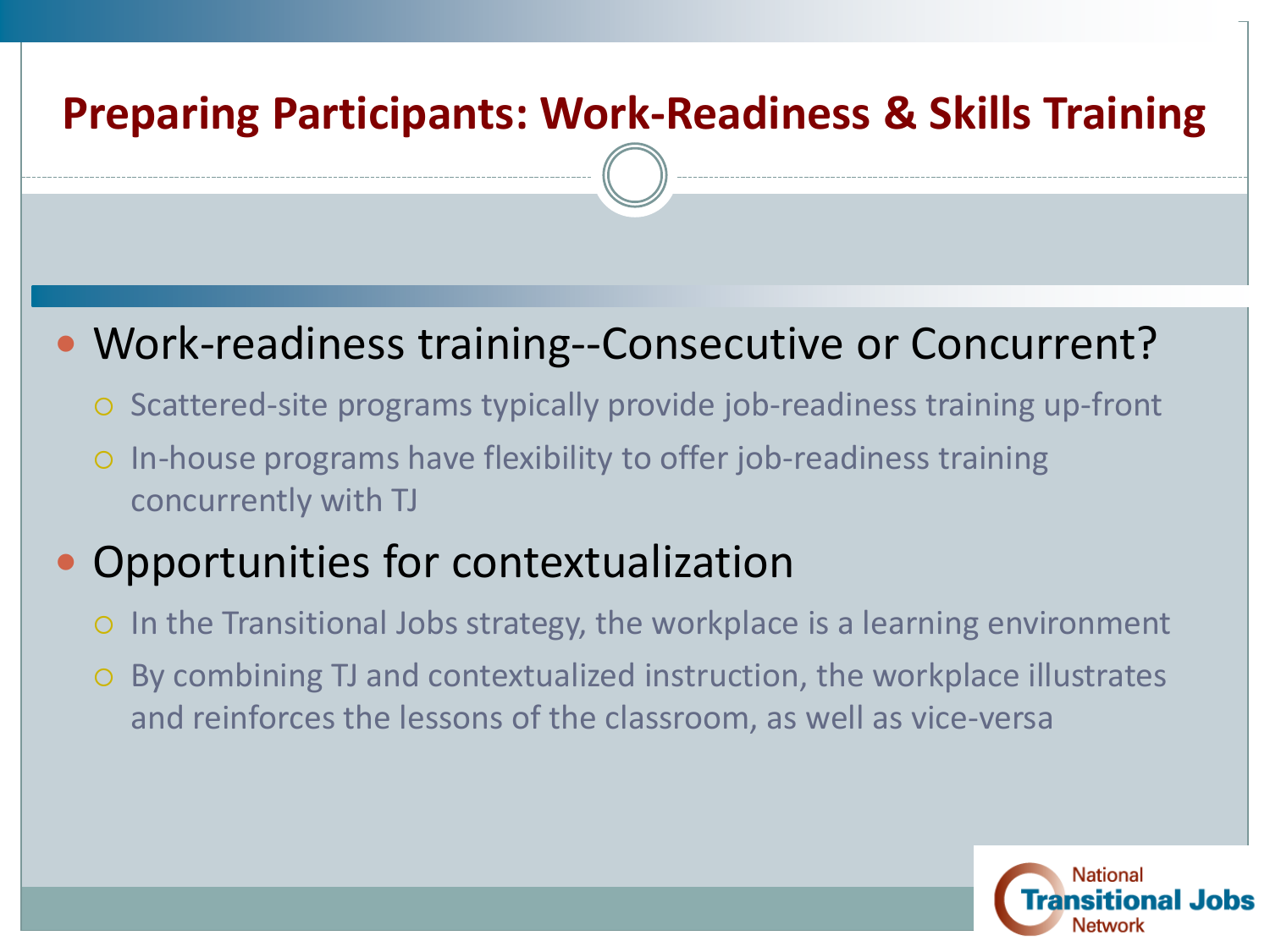### **Preparing Participants: Ensure TJ is Developmental**

#### **How is TJ different from a temporary job?**

- Transitional employment should provide experiential learning and development in addition to stabilizing income and an employment reference
- TJ employment should be designed from the outset to allow participants to learn, model and practice successful workplace behaviors

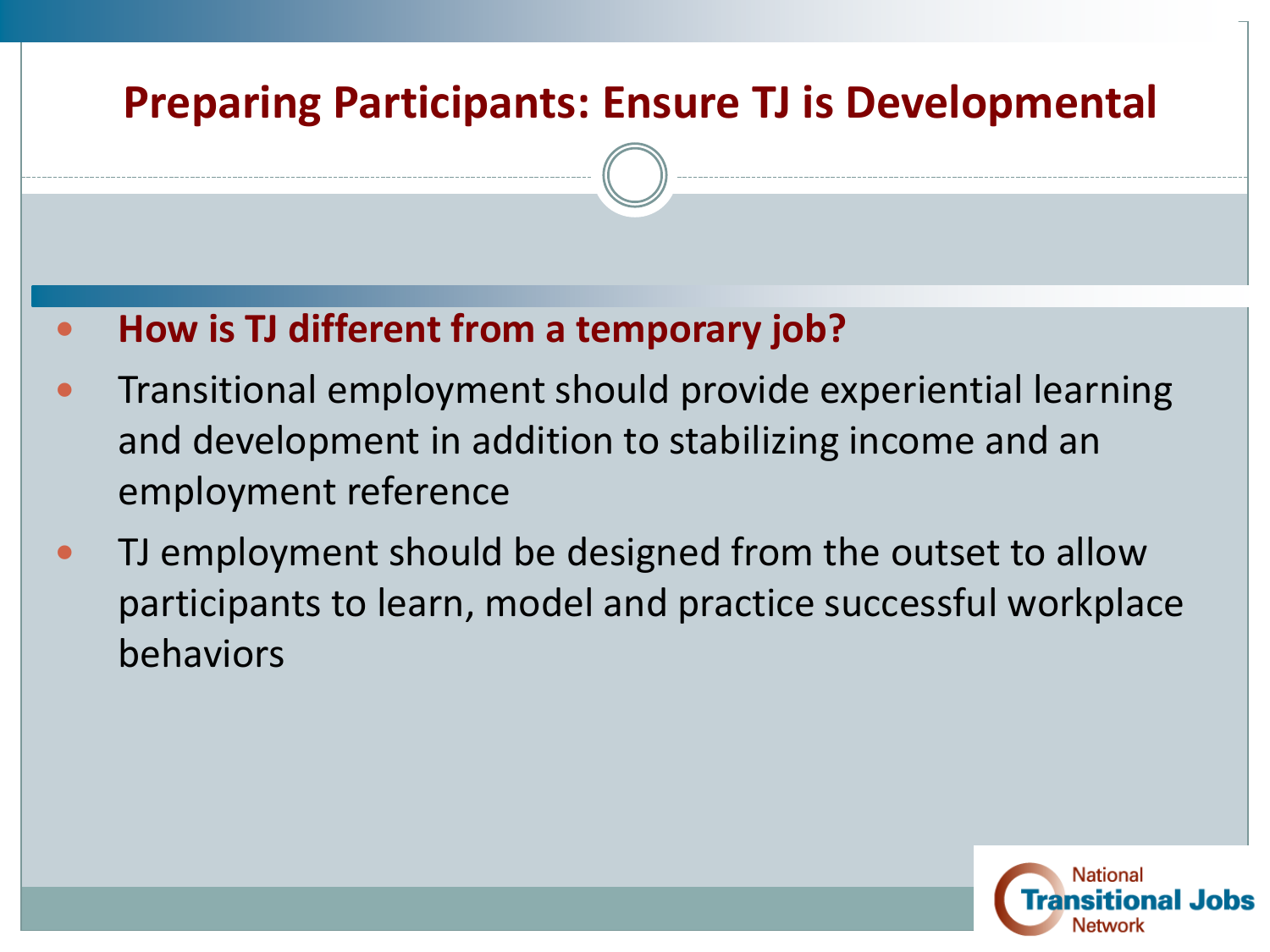### **Preparing participants: Be Flexible**

 When possible, be flexible in the length of subsidized employment

 Individuals will be ready for unsubsidized employment at different times

## Allow for mistakes

- Create a safe environment for participants to learn from mistakes
- o Provide opportunities to reenter TJ after termination
- Gradually increase responsibility and stress

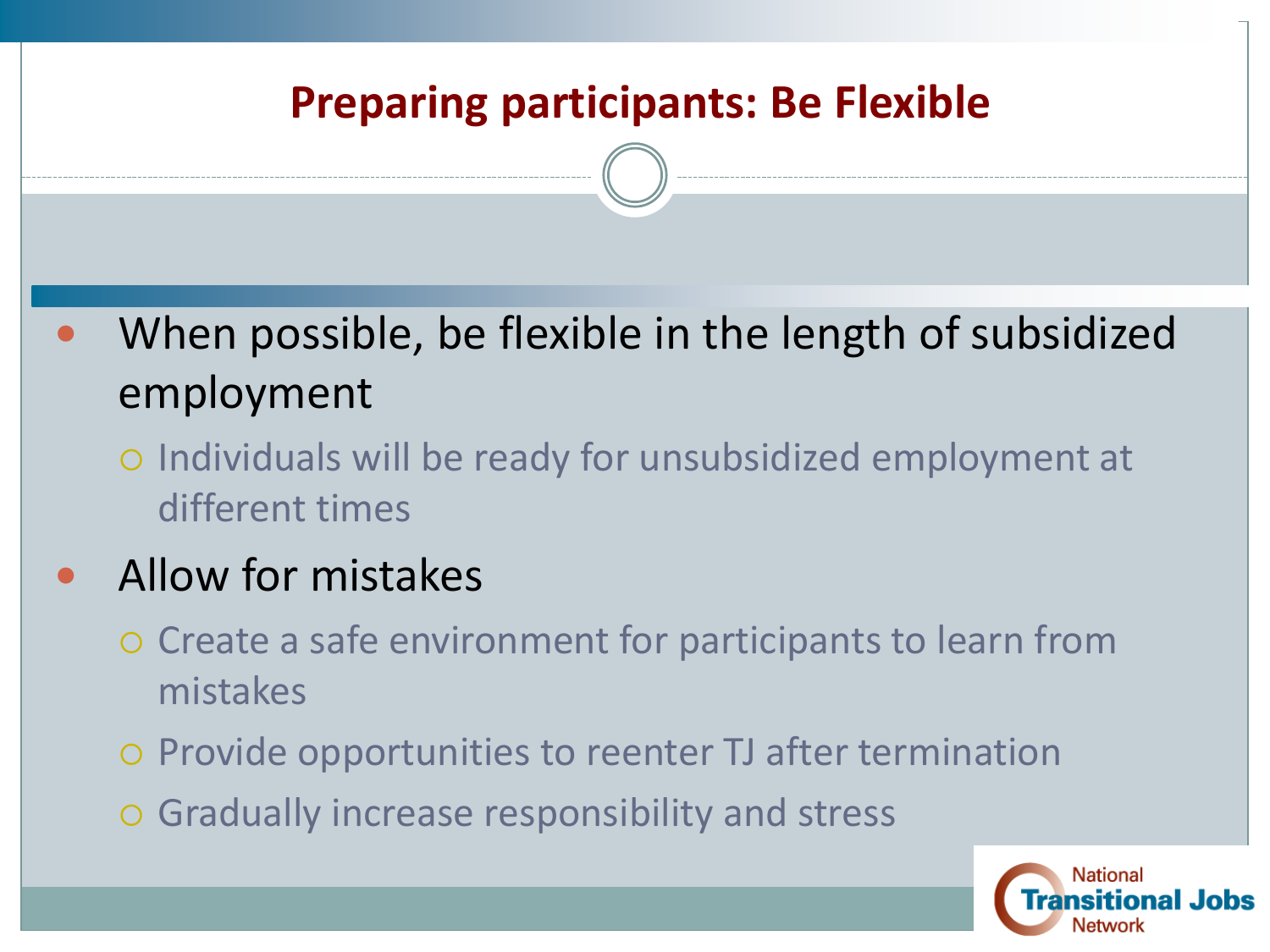# **Preparing Participants: Assess Work-readiness and Provide Feedback**

- Strong communication and feedback regarding progress and work-readiness are essential
	- o Provide training and support for frontline supervisor and build their buy-in
	- Assess basic work-readiness attributes daily, through observation
	- Develop tools and procedures for structured feedback, such as work-readiness checklists (e.g., CEO's Passport to Success)
	- o Structure and intensify on-site mentoring and coaching activities

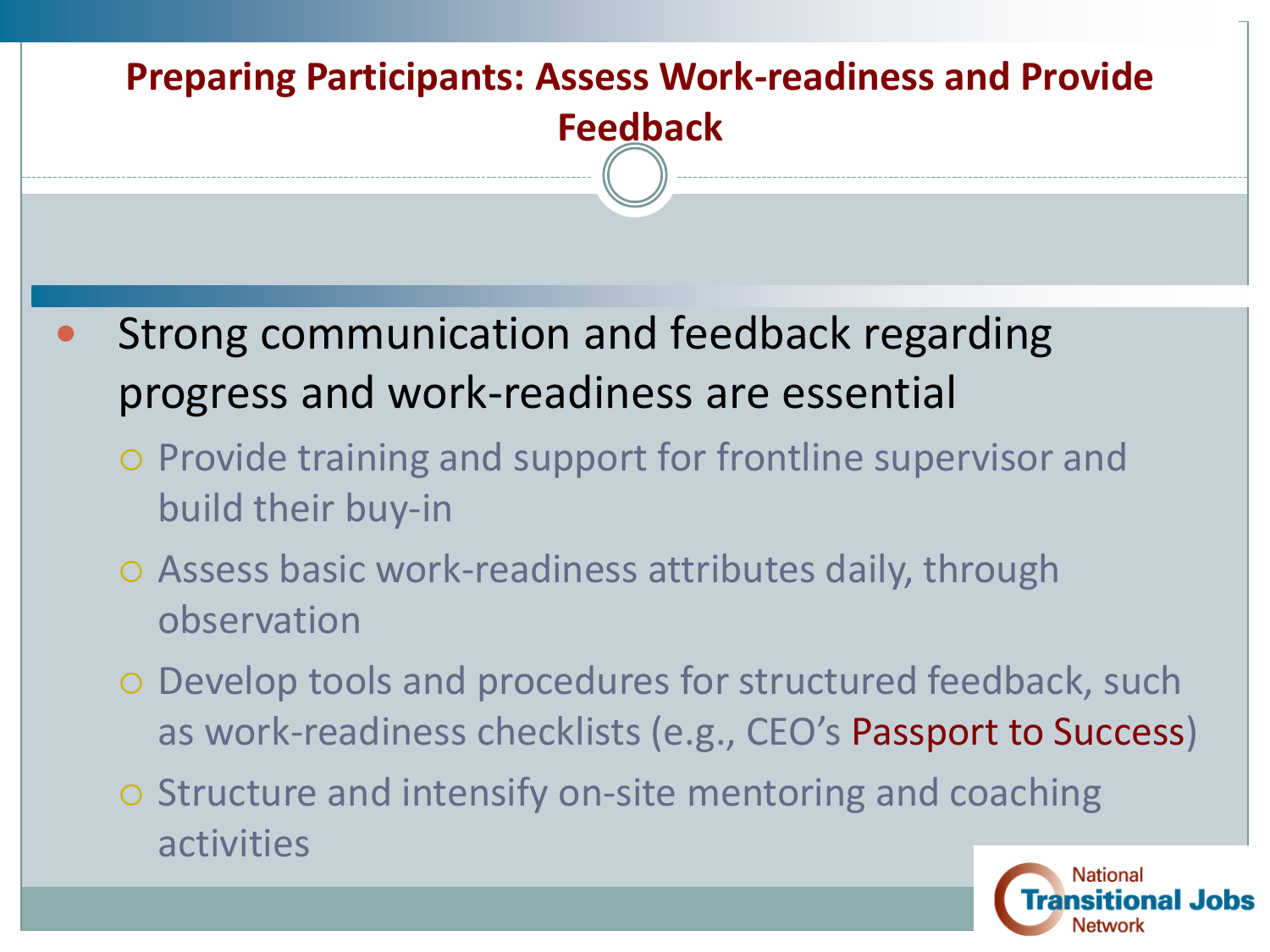# **Preparing Participants: Unsubsidized Placement and Retention** Make the best match—consider participants' interests, aptitudes and skills Provide robust retention services o Six months of follow-up At least three contacts per month o Retention bonuses and other incentives to keep participants engaged **Dedicate enough resources and staff! Programs under-invest in retention services**

 $\times$  See the NTJN's Best Practice Guides for [job development a](http://www.scribd.com/doc/58858612/Effective-Job-Development-Strategies-for-Working-with-the-Hardest-to-Employ)nd [retention](http://www.scribd.com/doc/59499220/Getting-Keeping-a-Job-Best-Practices-for-Employment-Retention-and-Advancement)

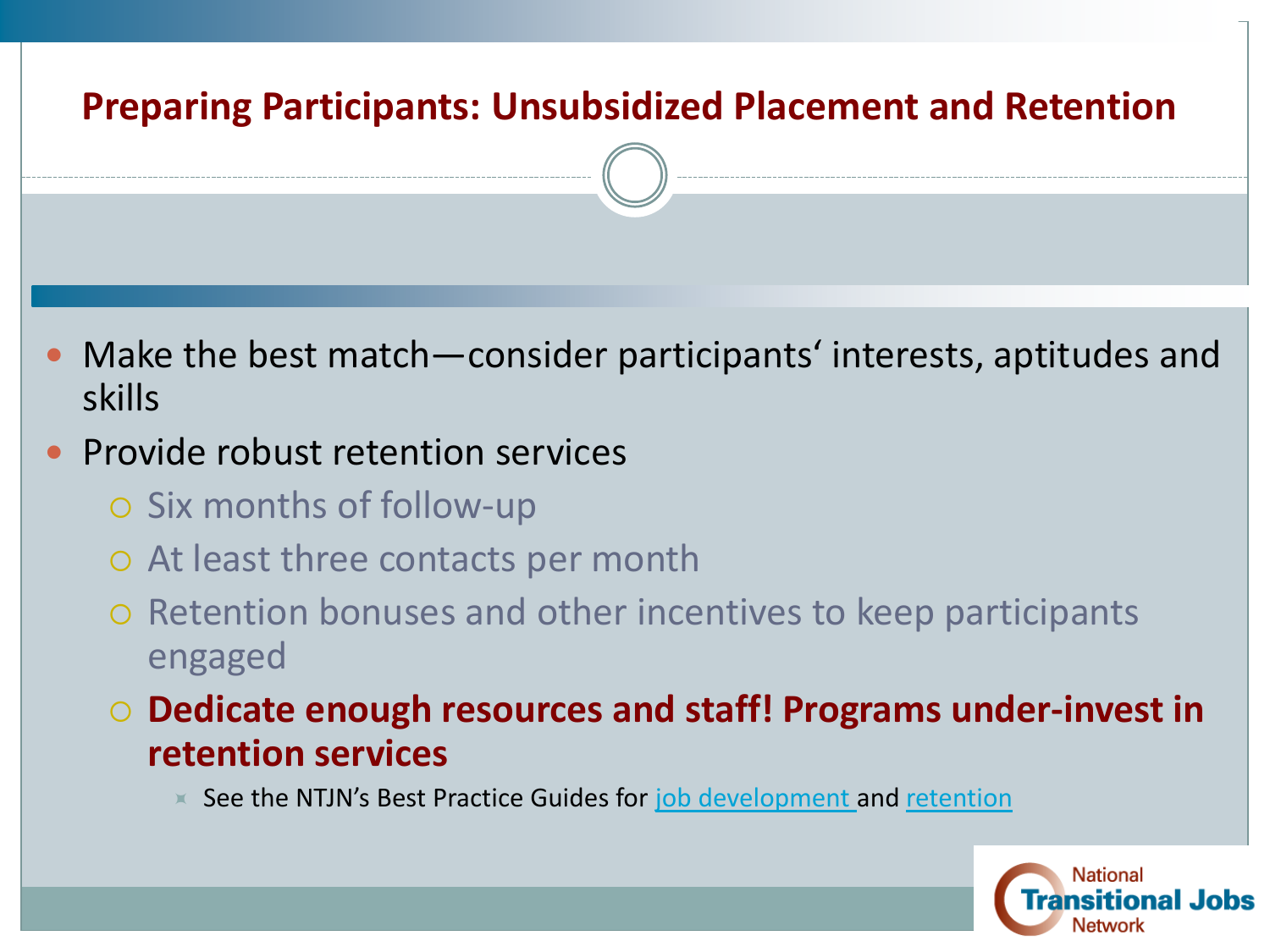### **Educating Employers: Making the Business Case**

- **TJ graduates receive retention services.** Employee turnover creates large costs for entry-level employers. Post-TJ retention services and incentives can help employers reduce turnover costs.
- **TJ graduates have participated in both work experience and job-readiness training.** Employers benefit from candidates who have received training in soft skills and are designated workready.

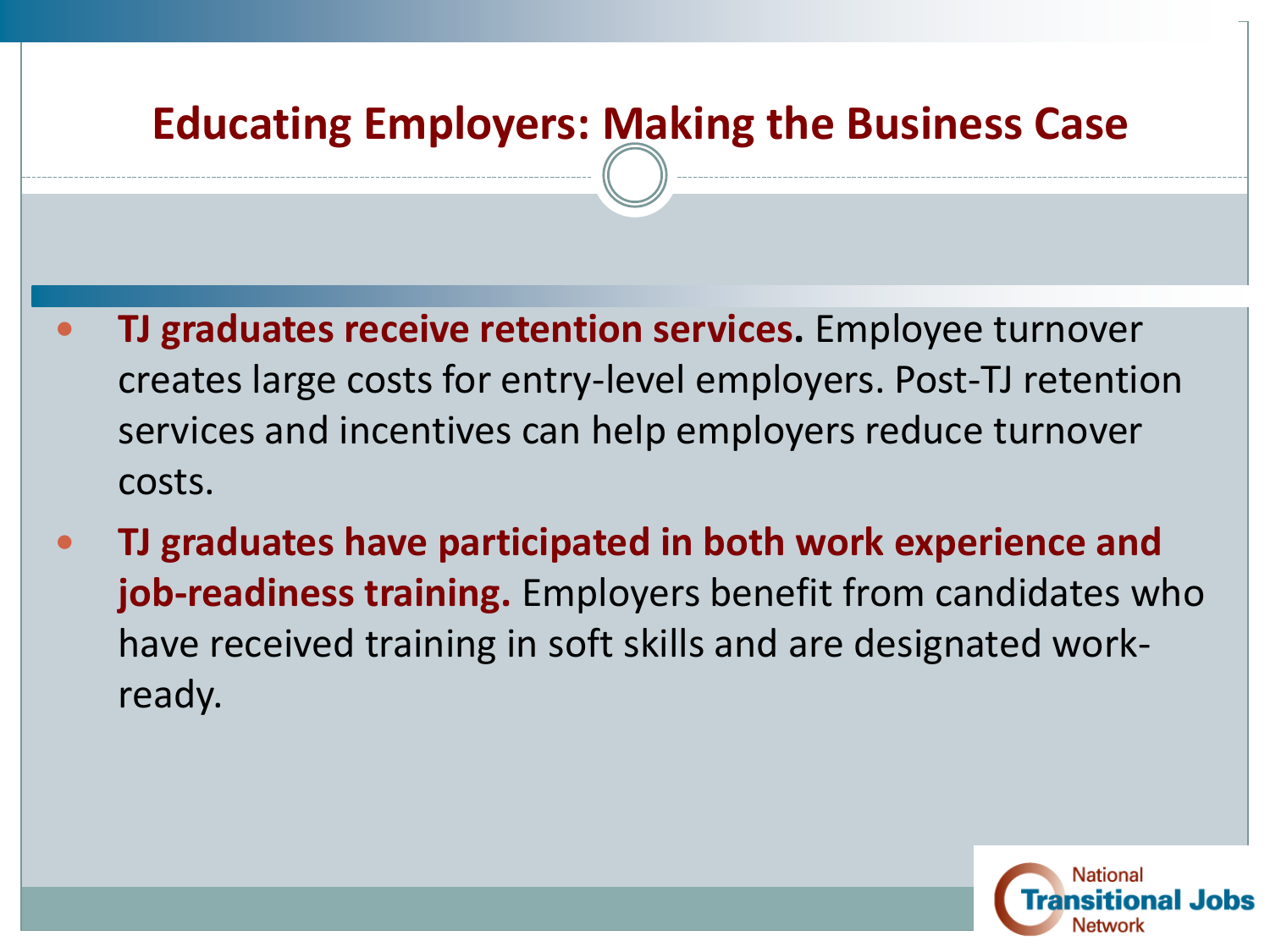### **Making the Business Case, continued**

- **TJ graduates are current employees in good standing.** TJ job developers can approach prospective unsubsidized employers not just as a job developer but also as a fellow employer who is uniquely qualified to provide a reference and make a recommendation.
- **TJ graduates may come with tax credits.** Employers who hire TJ participants may be eligible for the Work Opportunity Tax Credit.
- **TJ graduates may be bonded.** Some TJ participants may be eligible for the Federal bonding program at no cost to the employer

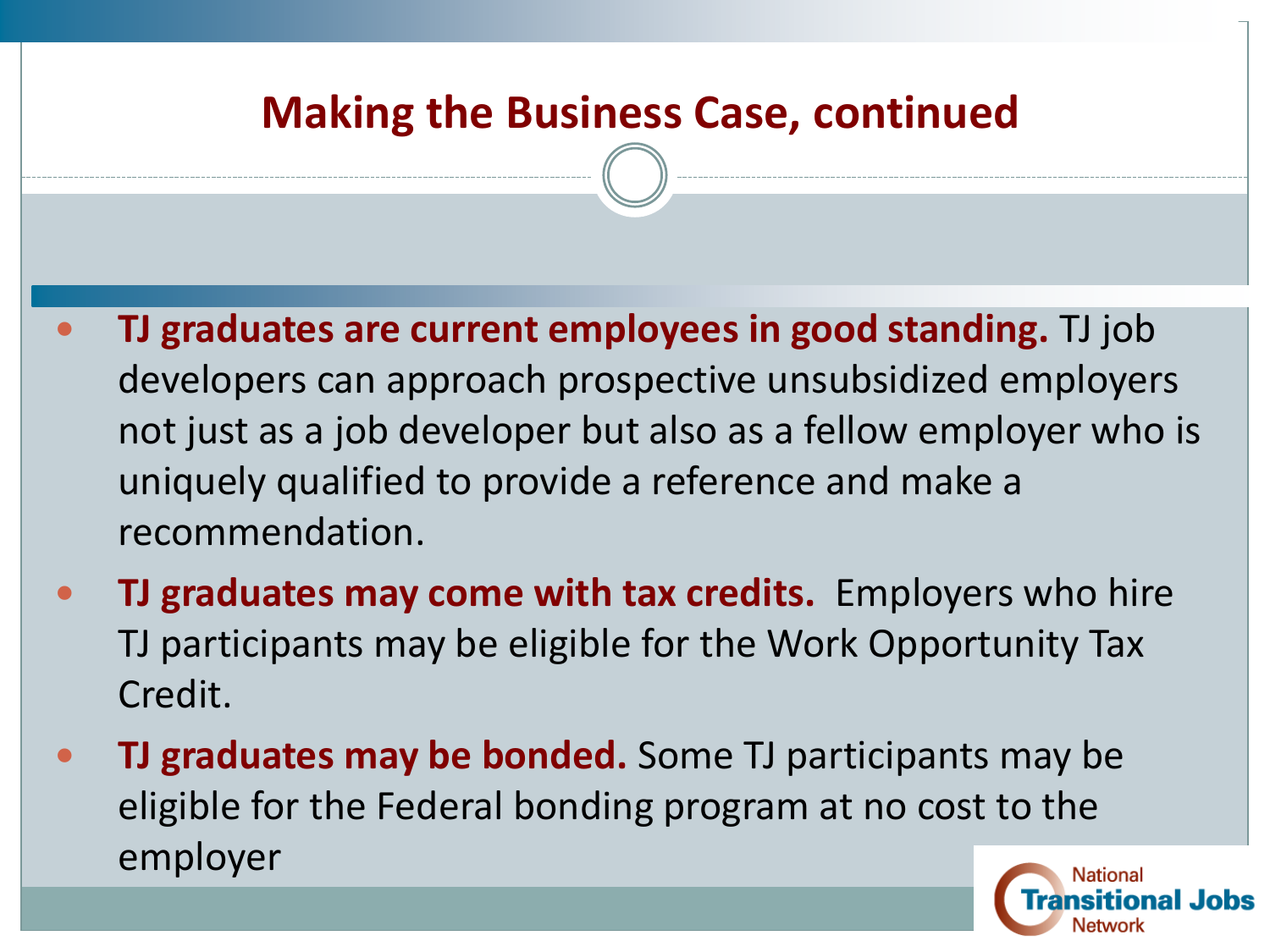# **About The National Transitional Jobs Network**

The NTJN exists to ensure that policies account for the hard-toemploy, that programs are able to effectively serve as many individuals as possible, and that best practices and technical assistance are widely shared and implemented throughout the network.

- **Technical Assistance**
- **State and Federal Advocacy**
- **Monthly Newsletters – sign up at www.transitionaljobs.net**
- **National Conference— Baltimore, MD. April 12-13, 2012**